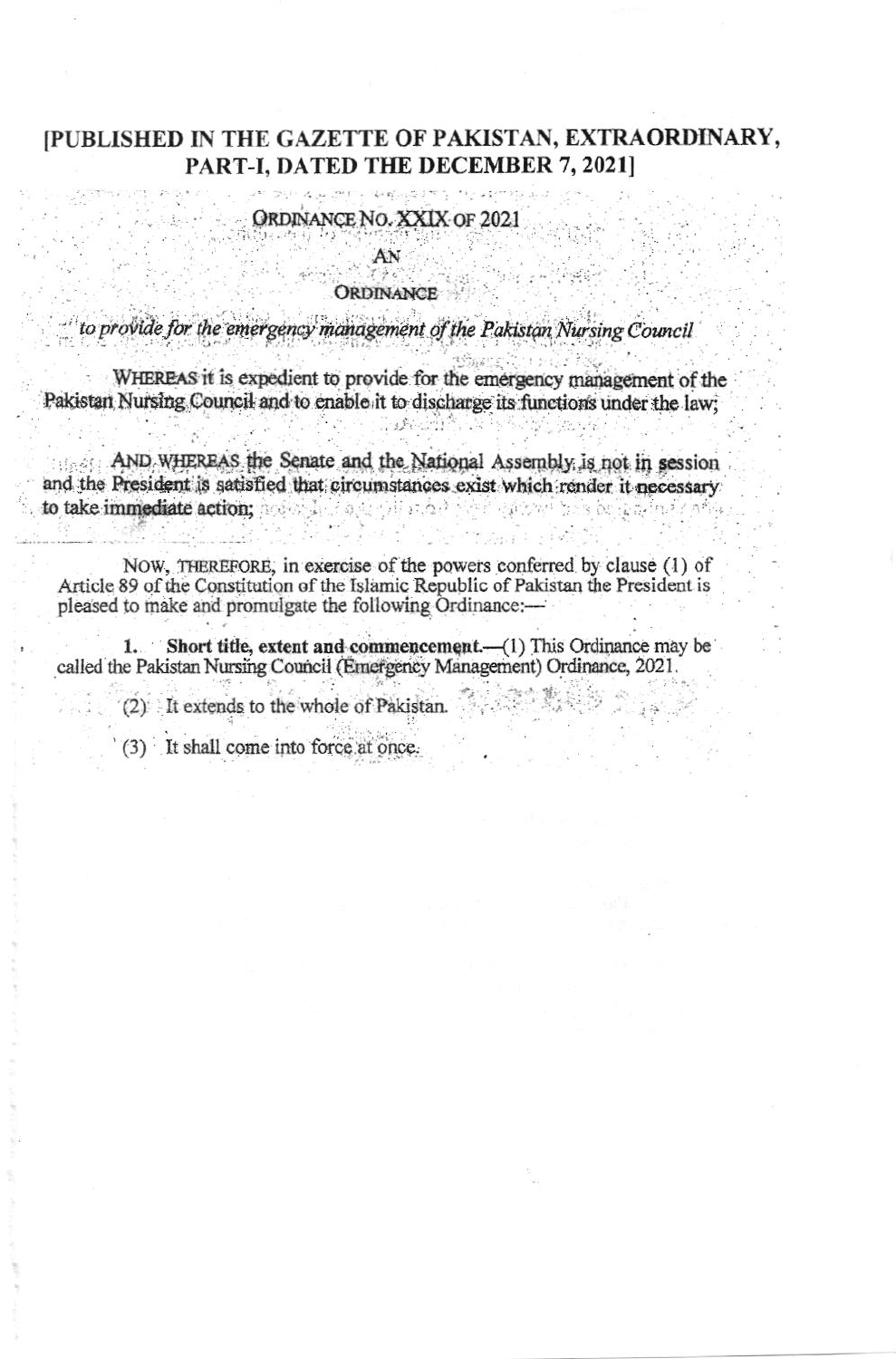Definitions.—In this Ordinance, unless there is anything repugnant  $\mathcal{L}$ in the subject or context, the expectation of the state is a state

- "Act" means the Pakistan Nursing Council Act, 1973 (Act  $(a)$ No. XXVI of 1973);  $35.8 \pm 0.02$   $M^{-1}$   $M_{\odot}$
- "Administrator" means the Administrator appointed under  $(b)$ section 3 of this Ordinance:
- $(c)$ "Council" means the Pakistan Nursing Council established under section 3 of the Act:
- "Executive Committee" means the Executive Committee of the  $(d)$ Council constituted under section 9 of the Act;
- $(e)$ "Ex-Officio members of the Council" means the Ex-officio Members of the council appointed under section  $3(1)$  (a) to (e) of the Act:
- "Government of Pakistan" means the Federal Government:  $(f)$
- "Member" means the member of the Council:  $\mathcal{L}(\mathfrak{D})$
- "Ordinance" means this Ordinance:  $(h)$
- "President" means the President of the Council elected under  $(i)$ section 8 of the Act or the Administrator appointed under section 5 of this Ordinance:
- "Vice-President" means the Vice-President of the Council elected  $(i)$ under section 8 of the Act.

3. Appointment of Administrator.—The Director General Health, Government of Pakistan shall act as the Administrator of the Council for a period of one hundred and twenty days from the promulgation of the Ordinance.

4. Powers of the Administrator.—The Administrator shall be vested with and exercise all powers vesting in the President and the Vice-President of the Council and during such period there shall be no person elected or hold office as the President or Vice-President of the Council.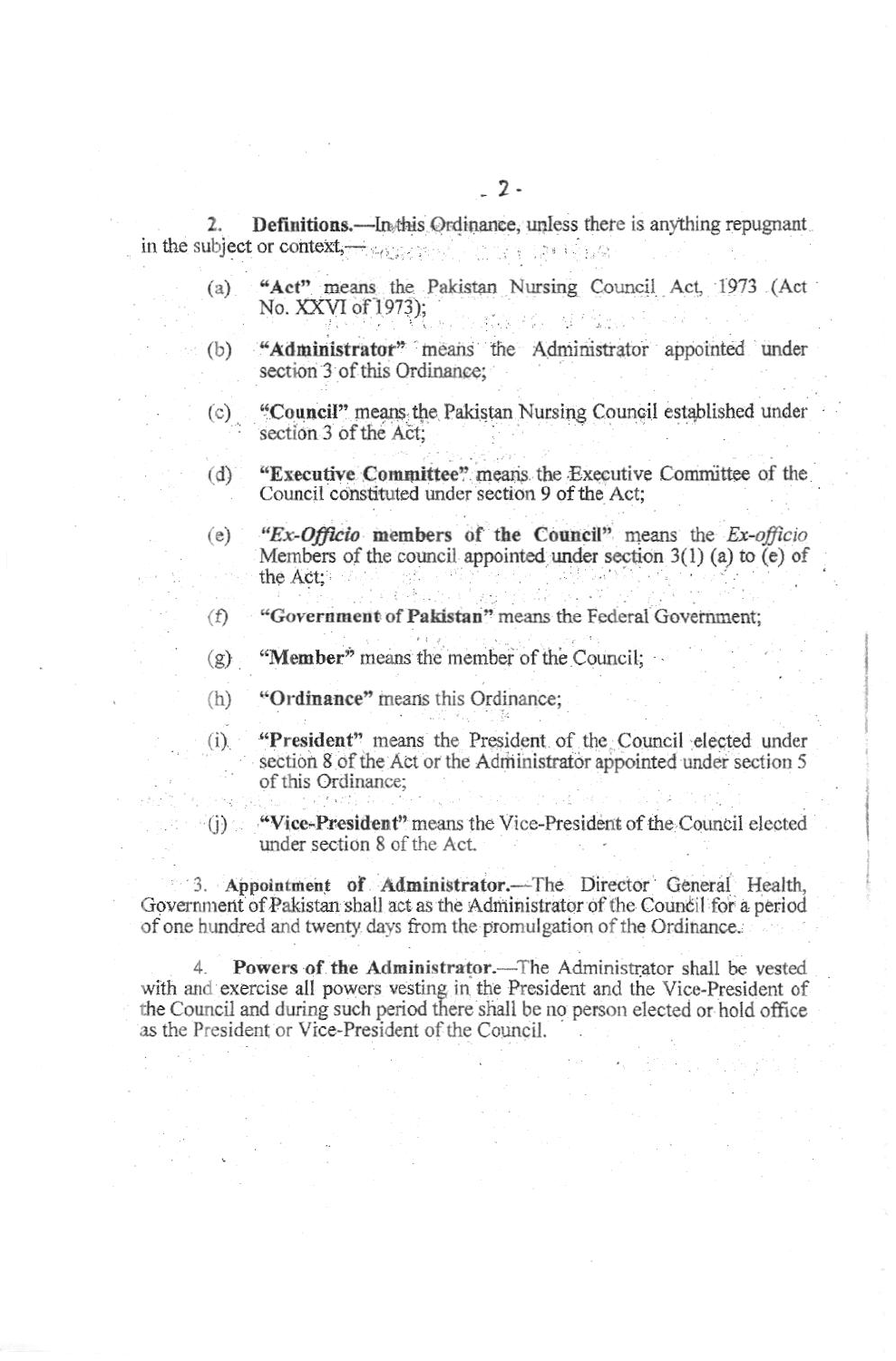Appointment of Executive Committee.—The Executive Committee shall be dissolved and shall be reformulated consisting of the ex-officio members of the Council as its members for a period of one hundred and twenty days from the promulgation of the Ordinance. The Administrator shall be the President of the Executive Committee.

6. Powers of the Executive Committee.-(1) The Executive Committee shall be vested with and exercise all the powers and authority vesting in the Council and during such period no other member of the Council shall exercise any power otherwise vesting in the Council or its members.

(2) The Executive Committee shall arrange random inspection of the selected institutions under section 17 of the Act and proceed in accordance with section 18 of the Act.

7. Elections of Office Bearers.- (1) The Administrator shall within a reasonable time verify the status of each elected member of the Council and where necessary require an election to be held of any member under clause (f) to  $(1)$  of sub-section  $(1)$  of section 3 of the Act.

- (2) The Administrator shall after completion of the composition of the Council call for a meeting of the properly constituted Council and cause for an election to be held for the office of President and Vice-President under section 8 of the Act.
- (3) The Administrator shall immediately upon the completion of the election of the President and Vice-President of the Council shall cause for an election of the members of the Executive Committee under subsection (1) of section 9 of the Act.

Audit.-The Administrator and the Executive Committee shall cause 8. for a financial audit to be undertaken and completed as soon as possible and submit the audit report and a report on the operations and working of the Nursing Council to the Ministry of National Health Services, Regulations and Coordination.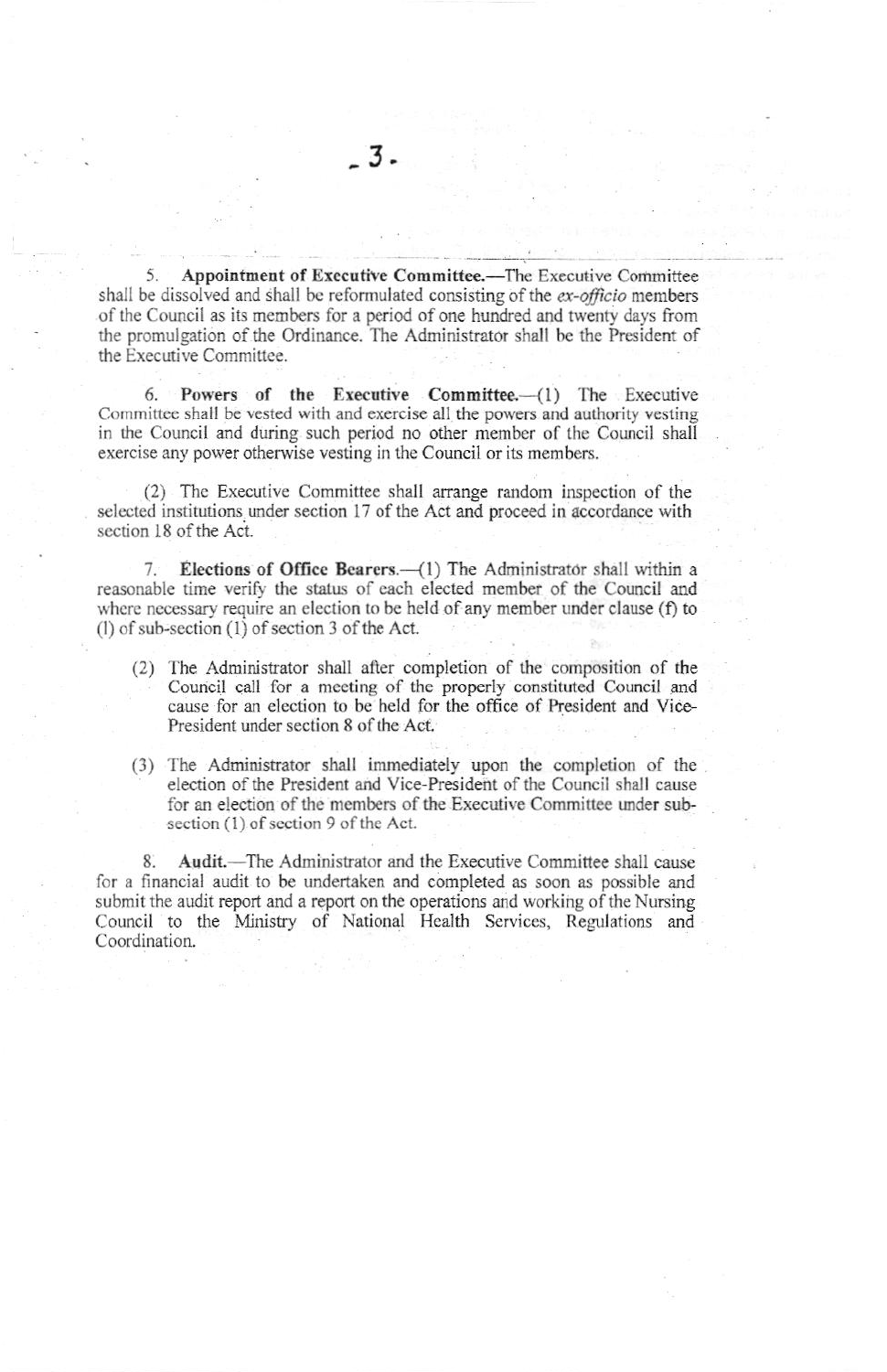#### **Statement of Objects and Reasons**

"The Pakistan Nursing Council (Emergency Management) Ordinance 2021, (NO.XXIX of 2021)"

The Pakistan Nursing Council (Emergency Management) Ordinance 2021, (NO.XXIX of 2021) was promulgated on 3<sup>d</sup> December, 2021 in which Director General Health, Government of Pakistan is appointed as administrator of Pakistan Nursing Council for s period of one hundred and twenty days. Further, the Executive Committee of PNC earlier constituted under Section 9 of PNC Act, 1973 shall stand dissolved. Fresh Executive Committee consisting of the ex-officio members of the Council under Section 3(1)(a) to (e) of PNC Act, 1973 as its members is hereby constituted for a period of one hundred and twenty days. The Administrator shall be the President of the Executive Committee

 $\overline{2}$ Under Pakistan Nursing Council (Emergency Management) Ordinance, 2021, the powers and functions of the Administrator and Executive Committee shall be as under:-

- i. The Administrator shall be vested with an exercise all powers vesting in the President and the Vice President of the Council. During such period, there shall be no person elected or hold office as the President or Vice President of the Council.
- ii. The Executive Committee shall be vested with an exercise all the powers and authority vesting in the Council. During such period, no other member of the Council shall exercise any nower otherwise vested in the Council or its members.
- iii. The Administrator shall within a reasonable time verify the status of each elected member of the Council and where necessary regulre an election to be held of any member under clause (f) to (f) of sub-section (1) of Section 3 of the Act.
- iv. The Administrator shall after completion of the composition of the Council call for a meeting of the properly constituted council and cause for an election to be held for the office of President and Vice President under Section 8 of the Act.
- v. The Administrator shall immediately upon the completion of the election of the President and Vice President of the Council shall cause for an election of the members of the Executive Committee under sub-section (1) of section 9 of the PNC Act, 1973.
- vi The Executive Committee shall arrange random inspection of the selected institutions under section 17 of the PNC Act, 1973 and proceed in accordance with section 18 of the Act ibid.
- vii. The Administrator and the Executive Committee shall cause for a financial audit to be undertaken and completed as soon as possible and submit the audit report and a report on the operations and working of the Nursing Council to the Ministry of National Health Services, Regulations and Coordination.

3. In order to carry out the mandate of the law, the ordinance has been promulgated to achieve the above said objects.

> (Zaheer-ud-Din Babar Awan) Adviser to the Prime Minister on Parliamentary Affairs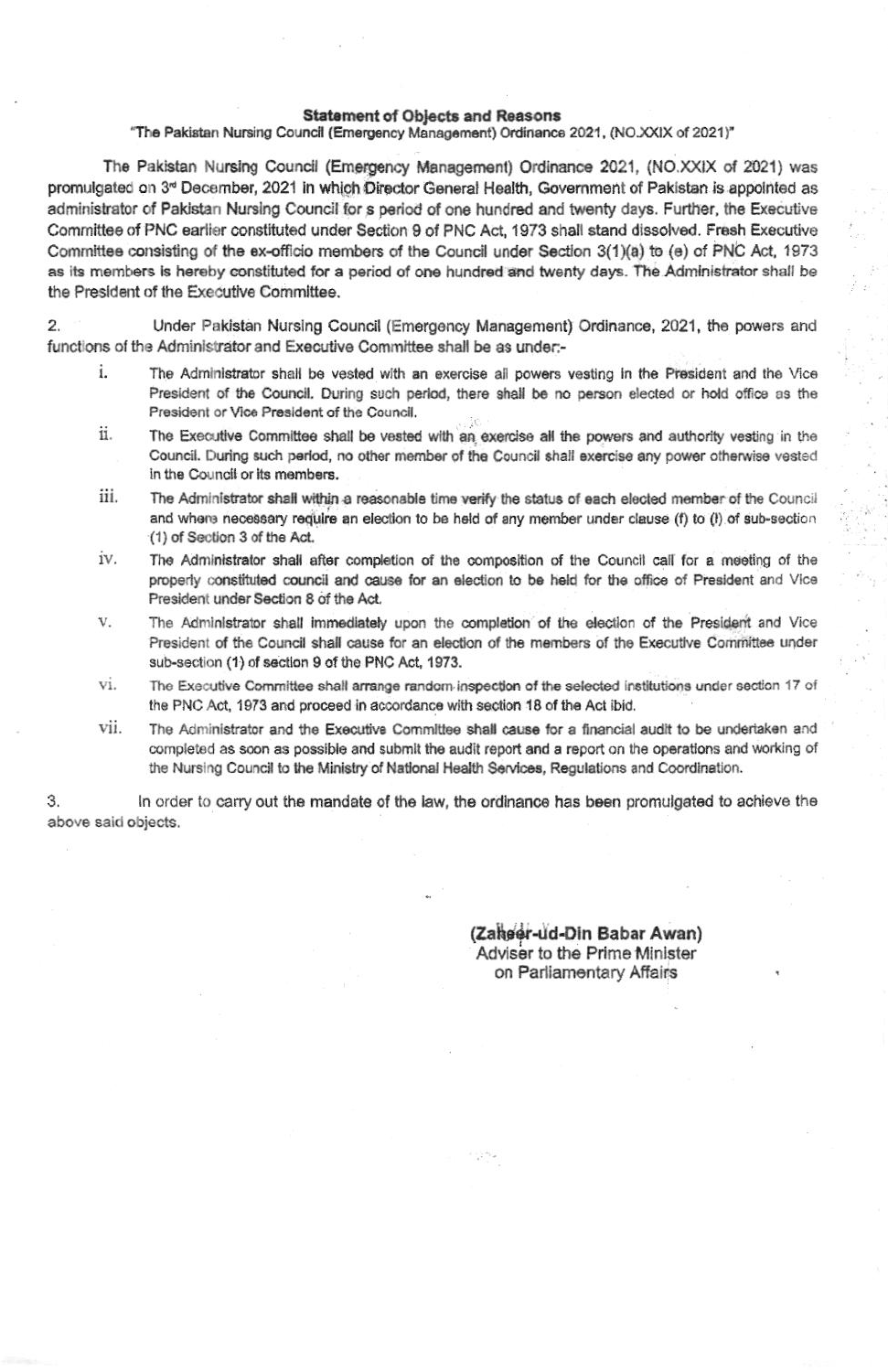[جریدہ پاکستان،غیر معمولی،حصہ ادل،مور نہ یہ کے حسم میر ام ۲۰۲۰ میں شائع ہوا]

# آرڈیننس نمبر ۲۹ مجر بیا۲۰۲ ء یا کستان نرسنگ کوسل کے ہنگامی انصرام کے اجتمام کا آرڈیننس

ہرگاہ کہ بیقرین مصلحت ہے کہ پاکستان نرسنگ کونسل کے ہنگامی انصرام اوراسے قانون کے تابع کار ہائے منصبی کی ادائیگی کے قابل بنانے کااہتمام کیاجائے؛ اور چونکہ بینٹ اورقو می اسمبلی کے اجلاس نہیں ہور ہے اورصدرمملکت کواظمینان حاصل ہے کہ ایسے حالا ت موجود ہیں جوفی الفور کارروائی کے متفاضی ہیں؛ لہذا،اب،اسلامی جمہوریہ پاکستان کےآرٹیکل ۸۹ کی شق (۱) میں تفویض کردہ اختیارات کواستعال کرتے ہوئے حسب ذیل آرڈینس وضع اور جاری کیا گیاہے:۔ ا- مخضرعنوان، دسعت اورآغازنغاذ:-ىيە ٔرۇينىس پاكىتان نرىتگ كۆسل (بىگا مى  $(1)$ انصرام) آرڈیننس،۲۰۲۱ءکےنام سےموسوم ہوگا۔ (۲) گیل پاکستان پروسعت *پزی*ہوگا۔ (۳) بي<sup>قى الفورنافذ العمل ہوگا۔</sup> **۲۔ گھریفات:۔** اس آرڈیننس میں،تاوقتیکہ کوئی شئے موضوع یاسیات وسباق کے منافی نہ ہو،۔ (الف) ''ایکٹ' سے پاکستان نرسنگ کونسل ایکٹ، ۱۹۷۴(ایکٹ نمبر۲۹ بابت۳ ۱۹۷۴ء)، مراد (ب) ''تنظیم''سےاسآرڈیننس کی دفعہ اکے تحت تقرر کردہ<sup>فتظ</sup>م مراد ہے؛ '' کونس'' سےاسا یکٹ کی دفعہ *تا کے تحت قائم کر*دہ کونسل مراد ہے؛  $(2)$ ''ا بگزیکٹوکمیٹی'' سےا یکٹ کی دفعہ9 کےتحت کونس کی ایگزیکٹوکمیٹی مرادے؛  $\left( \right)$ '' کونسل کابر بنائےعہدہ زکن'' سے ایکٹ کی دفعہ (۱) (الف) تا (ہ) کے تحت تقرر  $\left($ <sub>0</sub> $\right)$ کردہ کوسل کا بر بنائے عہدہ رکن مرادے؛ ''حكومت پاكستان''سےوفاقی حكومت مراد ہے؛  $\left( \cdot \right)$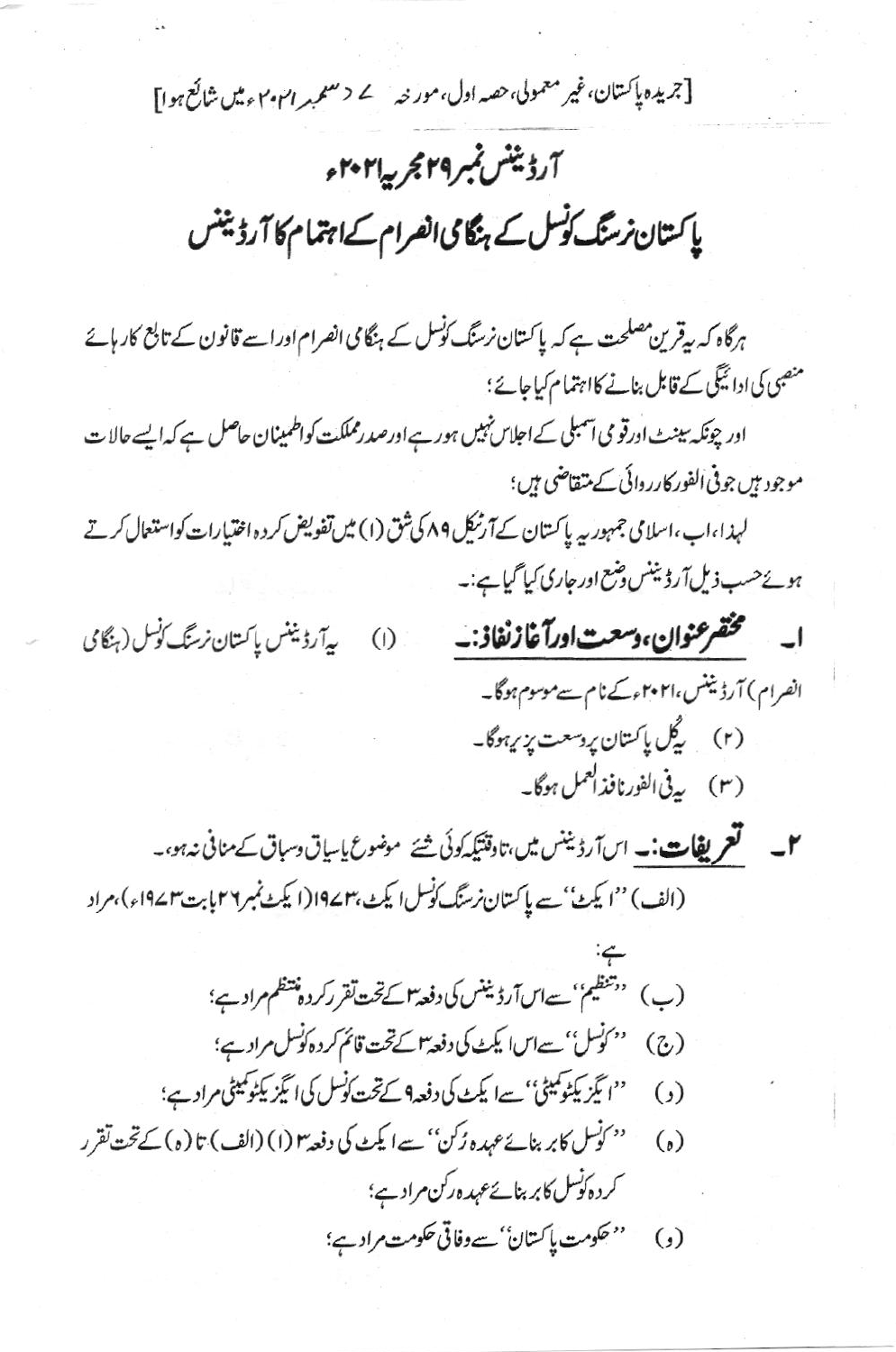- "زكن" سے كوسل كا زكن مراد ہے؛  $(i)$ (ح) "ارڈینین' سےآرڈینس مرادے؛
- (ط) 'صدر' سے اس ایکٹ کی دفعہ ا*کے پخت منتخب کر*دہ کوسل کاصدریا اس آرڈیننس کی دفعہ ۵کے تحت تقرر کردہ پنتظم مراد ہے؛
- (ی) ''نائب صدر''سےاس ایکٹ کی دفعہ ۸ کے تحت منتخب کردہ کونس کا نائب صدرم ادے۔ **٣۔ تفتیح کا تقرر:۔** ڈاریکٹر جزل صحت،حکومت پاکستاناسآرڈینٹس کےآغازنفاذ ہےایک سوہیں ایام کی مدت کے لئے کوسل کے منتظم کے طور پر کام کرےگا۔
- **مهم مستشخص کےافقیارات:۔** مستظم کودہ تمام اختیارات تفویض ہوں گےاوراستعمال کرسکے گا جوکونسل کےصدراورنائب صدرکوحاصل ہوں گےاوراس مدت کے دوران کوئی بھی فخص کوسل کےصدراورنائب صدر کےعہدہ یرمنتخ نہیں ہوسکے گایار کھنیں سکے گا۔
- ھ۔ اگریکٹو کیٹی کاتقرر:۔ ایگزیکٹو کیٹی تحلیل ہوگی اور دوبارہ مرتب کی جائے گی جو کوسل کے بر بنائے عہدہ ارکان پر شتمل ہوگی جواس آرڈیننس کے آغاز نفاذ سےایک سواور بیں ایام کے لیے ارکان ہوں گے۔ متظم اليكز يكثونييني كاصدر ہوگا۔
- ٧\_ اليكمز يكثو يبقى كالخليارات: (١) ايكزيكنو يمينى كوده تمام اختيارات تفويض بون ك اوراستعال کر سکے گی جواتھارٹی کونسل کوحاصل ہوگی اوراسی مدت کے دوران کوئی بھی دوسرا زکن کسی اختیارکواستعمال نہ کر سکے گاعلاوہ ازیں اس کے جوکونسل پااس کےارکان کوتفویض ہے۔
- (۲) انگیز یکٹوکمیٹی ایکٹ کی دفعہ <sup>2</sup>ا کے تحت منتخب اداروں کے معائنے کا اہتمام کرے گی اور ایکٹ کی دفعہ ۱۸ کی مطابقت میں کارروائی کرے گی۔

ک حافلین عہدہ کے انتخابات:۔ (۱) پینٹم مقول مت کے اندرکوسل کے ہرایک نتخب کردہ زکن کی حیثیت کی توثیق کرے گااور جہاں ضرورت ہوں اس ایکٹ کی دفعہ ۳ کی ذیلی دفعہ (۱) کی شق ( و ) تا (ل) کے تحت کسی بھی رُکن کے انتخاب کا نقاضا کرسکتاہے۔